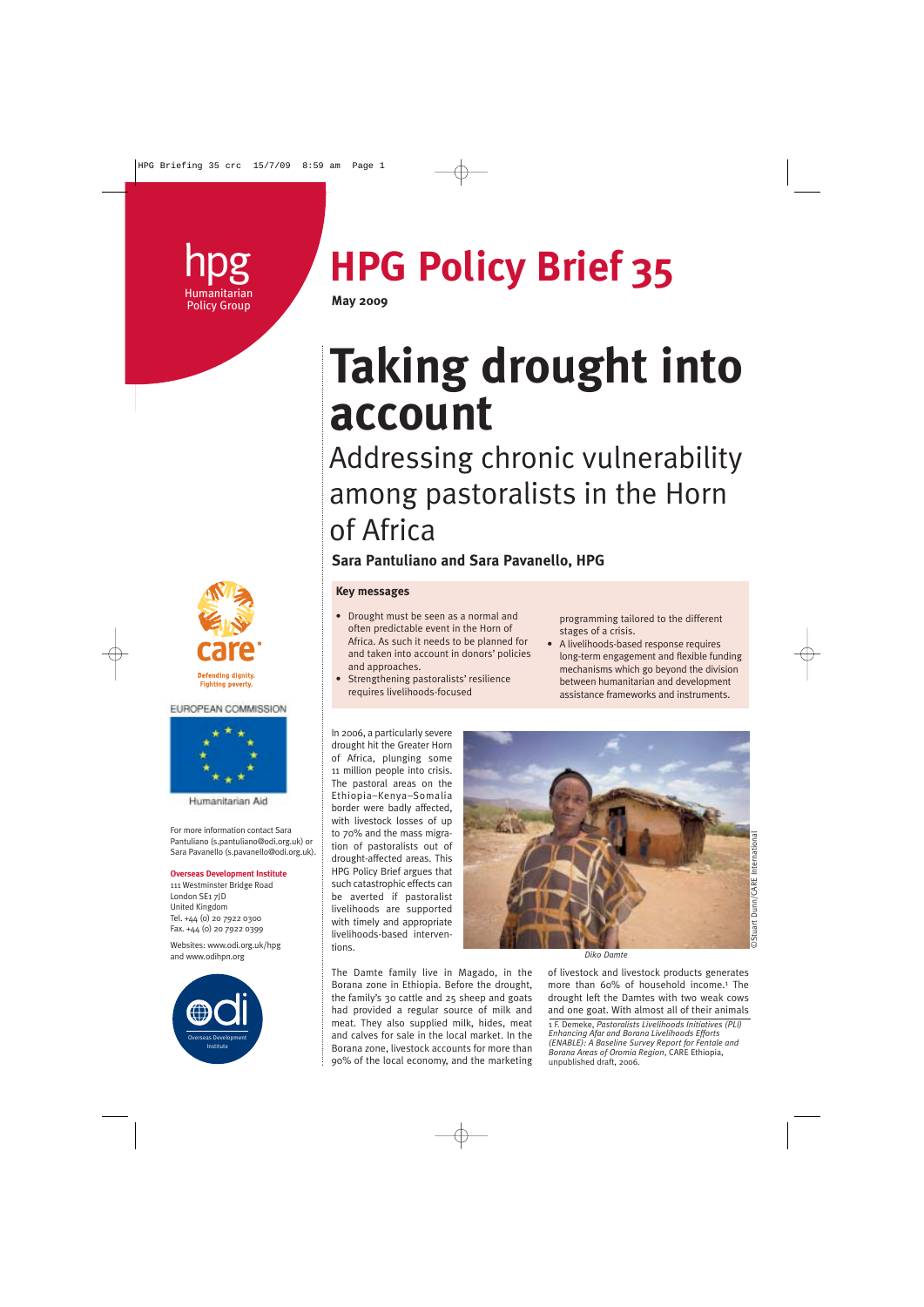dead, the mother, Diko Damte, thought that her 'life had ended right then and there'.2 Before the drought the family had been self-sufficient, able to feed their children and provide for their other needs through the cash generated in the market. The loss of their livestock plunged the Damtes into deep destitution. No longer able to make a living as pastoralists, the family was forced to settle and resort to casual labour for subsistence. The money that they earn is barely enough to meet their food needs.

#### **Building resilience through livelihoods support and appropriate funding**

The story of the Damte family illustrates the devastating effects drought can have on the lives and livelihoods of millions of pastoralists in the Horn of Africa. Extensive research and evaluations of drought response carried out in the region over the last decade and more have demonstrated that such disastrous consequences can be averted by strengthening and protecting pastoral livelihoods systems, building their resilience and capacity to survive the inevitable occurrence of drought.

Livelihoods interventions, such as livestock-related initiatives (for example destocking) and waterrelated interventions (including creating and rehabilitating wells and boreholes), contribute both to saving lives and to strengthening pastoralists' resilience. By equipping communities with the ability to manage and respond to shocks in the early stages of a crisis, strategic livelihoods interventions allow for more timely and appropriate responses to disasters than is possible with typical emergency relief assistance. In addition, the early protection and promotion of people's livelihoods significantly reduces the need for massive food aid operations when malnutrition and disease reach acute levels.

The socio-economic value of strategic livelihoods interventions in pastoral areas has long been documented.3 For example, an assessment of a destocking intervention in Moyale *woreda* in Ethiopia during the 2006 drought reported an approximate benefit–cost ratio of 41:1 in terms of aid investment. Over half  $-52.4\%$  – of the income of the households in the programme was derived from destocking, and the income was used to buy food, care for livestock, meet various domestic



*Drought in the Borena zone (Ethiopia)*

2 L. Ogwell, *In My Own Words: Diko Damte on the Hard Life of a Drop-out Pastoralist Woman*, CARE International, unpublished, 2009.

3 S. Desta, *Cattle Population Dynamics in the Southern Ethiopian Rangelands* (Addis Ababa: GL-CRSP Pastoral Risk Management Project (PARIMA), 2001); Y. Aklilu and M. Wekesa, *Drought, Livestock and Livelihoods: Lessons from the 1999–2001 Emergency Response in the Pastoral Sector in*

*Kenya*, Network Paper 40 (London: ODI, 2002); A. Cullis et al., 'Case Study 1: Livelihoods Impact of a Commercial De-stocking Relief Intervention in Moyale Woreda, Oromia Region', in A. Catley (ed.), *Impact Assessments of Livelihoods-based Drought Interventions in Moyale and Dire Woredas*, PLI report produced by the Feinstein International Center in partnership with CARE, SC-US and USAID/Ethiopia (Medford, MA: Feinstein International Center, 2007).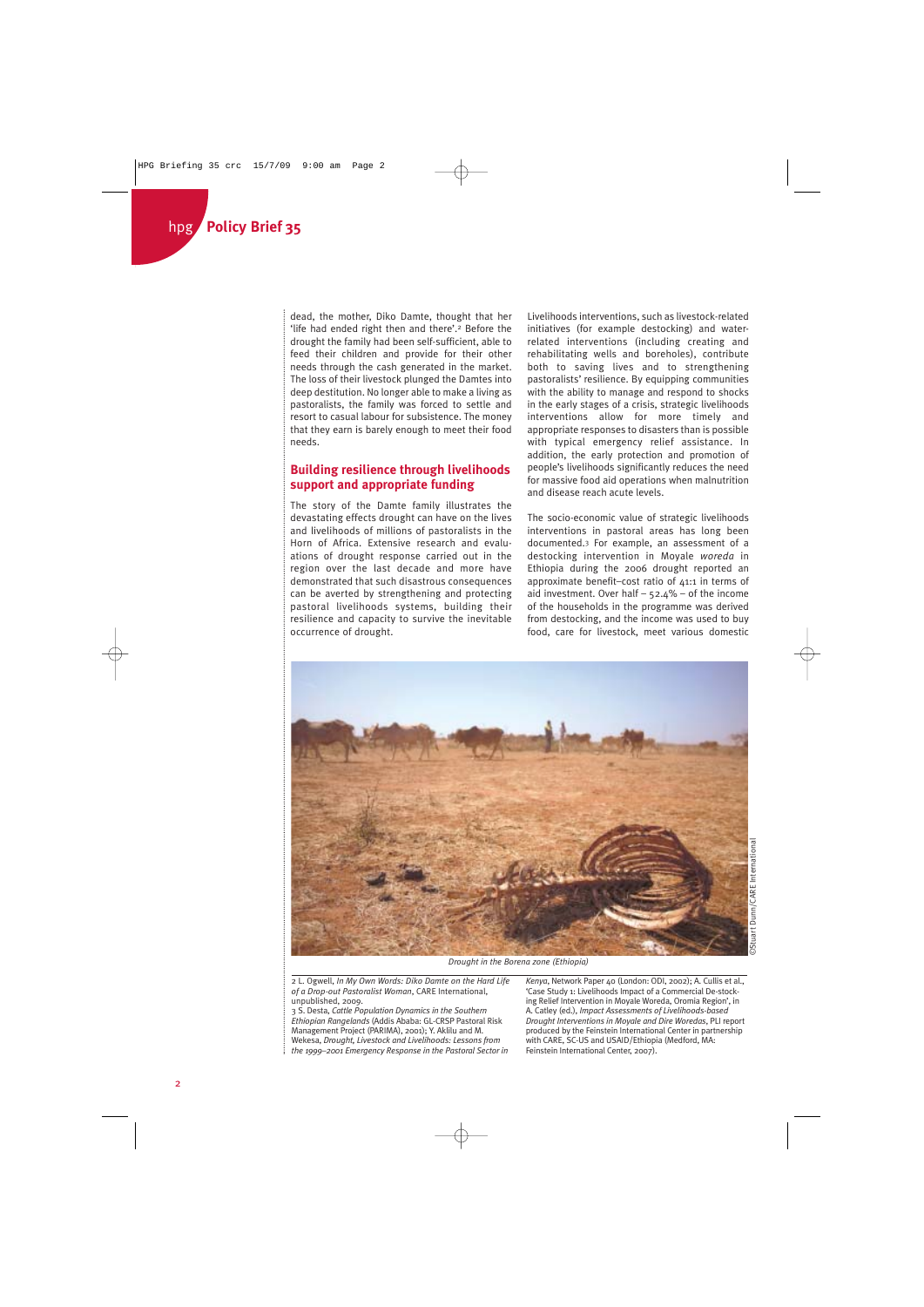#### **Figure 1: Funding appeals and contributions**



Source: *Saving Lives through Livelihoods: Critical Gaps in the Response to the Drought in the Greater Horn of Africa*, HPG Briefing Note, 2006.

expenses, support relatives and either pay off debts or add money to savings, allowing families to survive the drought without being stripped of all their assets.4 Extensive research by the Pastoral Risk Management Project (PARIMA) in Borana plateau has estimated the economic losses from cattle deaths as a result of drought.5 PARIMA observed longer periods of gradual herd growth, interposed by sharp 'crashes' in 1983–85, 1991–92 and 1998–89, when between 37% and 62% of the cattle population perished; the overwhelming majority of cattle losses stemmed from starvation, with few being sold or slaughtered.6 The monetary value of the losses during the 17 years under investigation was estimated at \$6,523 per household, and \$893 per person. When extrapolated to the entire Borana plateau, PARIMA estimates that total losses may have exceeded \$300 million. Such loss of capital could have been mitigated with interventions aimed at facilitating accelerated offtake at the onset of crash periods.7

A timely and appropriate drought response in pastoral areas must be supported by adequate, predictable and flexible funding. Analysis of funding patterns during the 2006 drought response in the Horn of Africa, however, points to a continued imbalance between food and livelihoods interventions. As shown in Figure 1 (see above), the percentage of funding for food aid in Ethiopia, Kenya

and Somalia during the 2006 drought was consistently higher than for livelihoods interventions.

An adequate response to drought must be premised on the fact that it is a largely predictable event in the Horn of Africa's arid and semi-arid lands. In addition, the adverse effects of climate change are expected to intensify the frequency and magnitude of droughts in coming years. Planning for the occurrence of drought within an overall framework of assistance to pastoralists means that dealing with drought becomes part of a long-term strategy to address pastoralists' vulnerability. Such a framework would necessarily combine relief and development policies and activities. Crucially, funding mechanisms must be flexible enough to allow agencies to switch quickly from development to emergency mode.

#### **The Regional Resilience Enhancement Against Drought (RREAD) initiative**

The Pastoralist Livelihoods Initiative (PLI), a two-year programme funded by USAID, began in 2005. It was implemented by a consortium of NGOs, with different agencies leading in different regions of Ethiopia. The PLI aimed at strengthening pastoralist livelihoods through a variety of livelihood interventions. One innovative aspect of the PLI was that it allowed implementing agencies to identify the type of response required, and reallocate up to 10% of total budgets without permission from the donor.8 This mechanism was put to good use during the 2006 drought, where agencies were able to implement timely livelihoods-based responses. This encouraging initiative signalled an important recognition of the need for flexible programming and funding grounded in developmental relief thinking and practice.

8 Catley (ed.), *Impact Assessments of Livelihoods-based Drought Interventions*.

<sup>4</sup> *Ibid*., 2007. 5 PARIMA is a project of the Global Livestock Collaborative Research Support Programme, led by the University of California in collaboration with the International Livestock Research Institute (ILRI).

<sup>6</sup> Desta, *Cattle Population Dynamics in the Southern*

*Ethiopian Rangelands*, 2001. 7 S. Pantuliano and M. Wekesa, *Improving Drought Response in Pastoral Areas of Ethiopia. Somali and Afar Regions and Borena Zone of Oromiya Region* (London: ODI, 2008).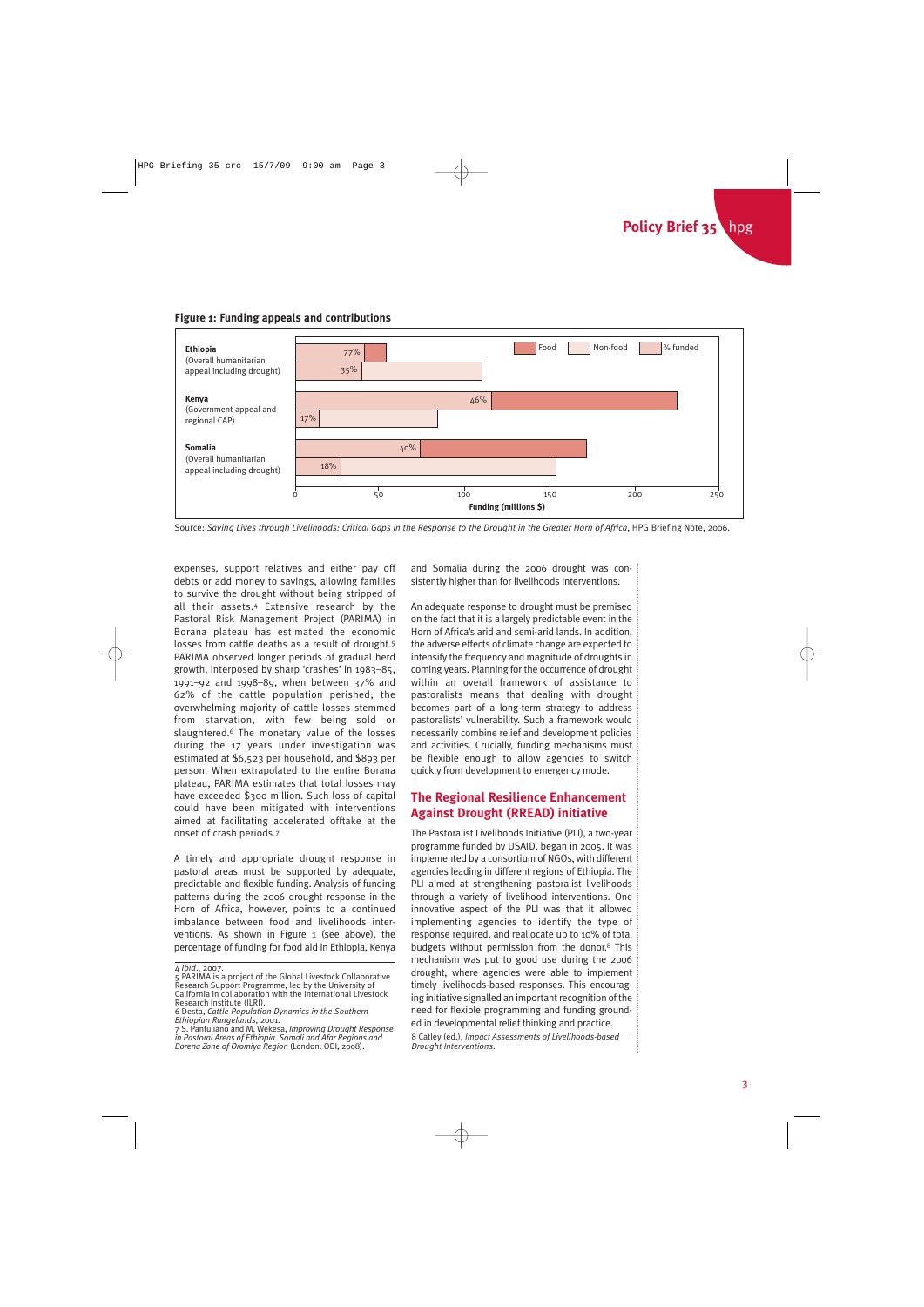Further similar initiatives have followed, including the Enhanced Livelihoods in the Mandera Triangle/ Southern Ethiopia (ELMT/ELSE) programme, a crossborder initiative funded by USAID and implemented by a consortium of NGOs including CARE International, and the Regional Resilience Enhancement Against Drought (RREAD) programme, funded by the<br>European Commission Humanitarian Aid Humanitarian Aid Department (ECHO) and implemented by CARE International. The two initiatives are meant to be complementary, and cover different areas of the Mandera Triangle and contiguous parts of the Ethiopia–Kenya–Somalia border.

RREAD is an example of ECHO's readiness to introduce more flexible and longer-term funding frameworks (its funding envelope is 18 months), to ensure that drought response is geared towards 'saving lives and livelihoods', and that it bridges the relief and development gap. The project – part of ECHO's Regional Drought Decision (RDD, formerly the Drought Preparedness Programme or DP2) – aims to enhance the capacities of local actors operating in pastoral environments, to improve their resilience to drought and other crises through livelihoods-based interventions. RREAD has allowed for the development of innovative approaches to facilitating cross-border livestock trade. RREAD also aims to provide an evidence base to inform regional policy and practice. The project includes a partnership with the Humanitarian Policy Group (HPG) at the Overseas Development Institute (ODI), which provides learning support to CARE International with the aim of documenting and

strengthening best practice in drought cycle management in the Horn of Africa.

#### **Interventions under RREAD**

HPG's learning support role in the project has entailed the facilitation of a process of reflection and discussion of key elements of livelihoods programming, as well as the provision of practical guidance and mentoring. HPG has focused on facilitating learning around RREAD's successes and best practices. Two of the most encouraging examples are presented here.

The first example relates to rangeland reclamation through bush clearance and burning in the Borana zone. Pastoralist groups in the Horn have used the customary practice of rangeland management for centuries to address rangeland degradation and exhaustion and to mitigate the impact of droughts. For example, traditionally a section of pastureland would be preserved for feeding weak and small animals during the dry season. However, for the past 20 years growing demand for land and a general disregard of traditional management systems have led pastoralist communities in the area to neglect this practice, and bush encroachment and the consequent reduction of grazing areas for livestock have become increasingly problematic as a result.

Since the early 1990s, CARE International has focused on rangeland reclamation to rebalance rangeland ecosystems. This work also involved the planting under cover of species palatable to



*Rangeland reclamation in Borena*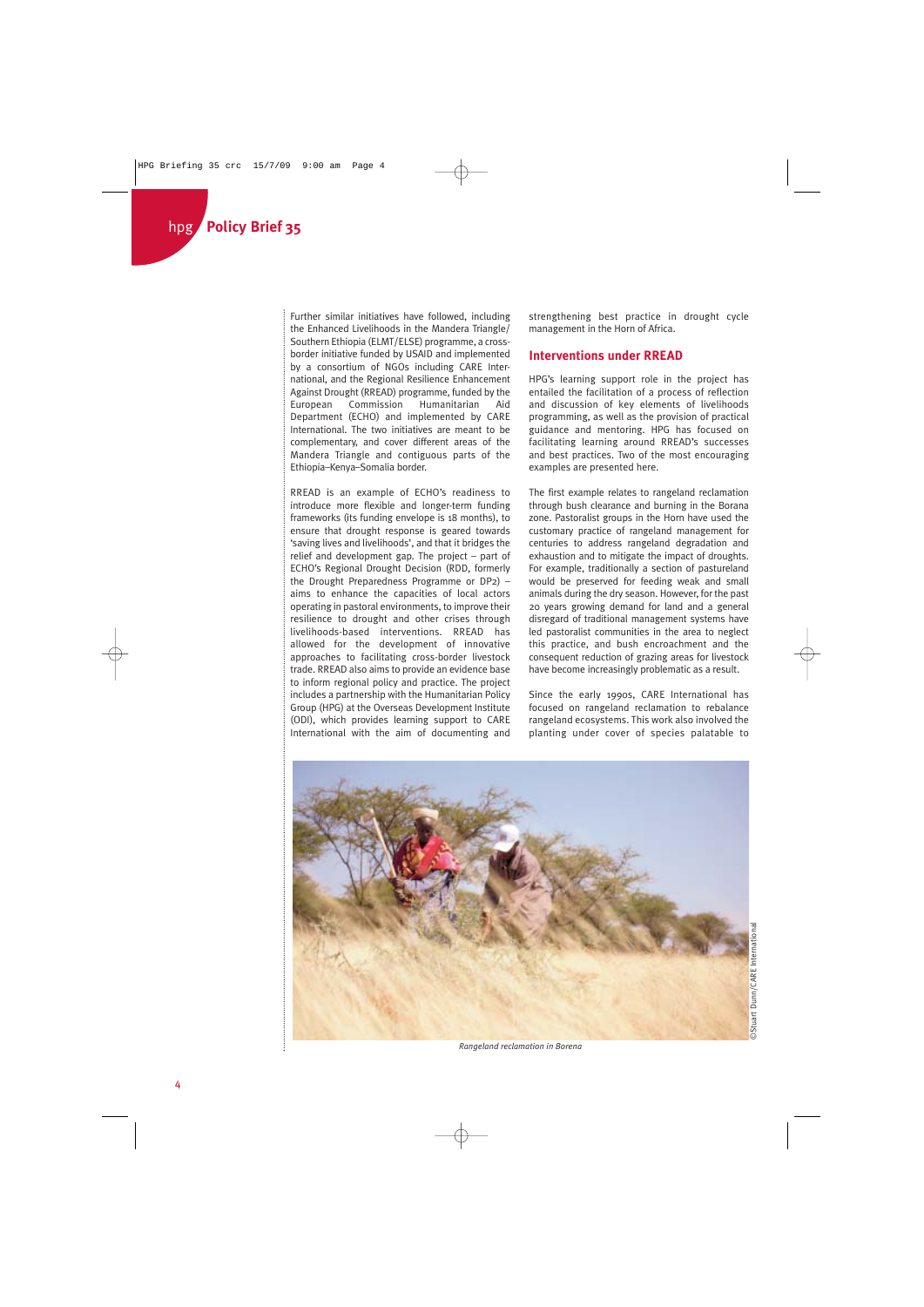

*Hay-making in Southern Ethiopia*

livestock. The project continued under the PLI, and today is part of the RREAD and ELMT/ELSE programmes. Under the RREAD initiative, community members have been trained in rangeland management techniques, such as which species of tree to cut down and which to retain to provide shade for grazing animals, and have been employed to work on rangelands against the payment of a small fee by CARE International. A total of 345ha of pastureland have been reclaimed through rangeland management. The Dikale Rangeland was established in this way in 2004; today it serves over 150 pastoralist households, feeding more than 400 calves and small animals over a period of three months. An important achievement of the rangeland reclamation intervention is that communities have now started to appreciate the long-term benefits of naturalresource management. In the words of a community elder: 'all of us, including the animals, have realized the importance of the [Dikale] rangeland'.9 In addition, the benefits of rangeland reclamation have been noted by nearby communities who have also started to engage in rangelands management activities spontaneously.

The second example concerns income-generating activities for women, in particular hay-making for lactating cows and calves during the dry season. CARE International began interventions in this area in 2002. They continued under the PLI and RREAD and ELMT/ELSE. Women, who are usually in charge of looking after small and weak animals, often have to walk long distances to fetch water and feed during the dry season, and face risks from snake bites,

9 L. Ogwell, *Ethiopia: Reclaiming the Rangelands in the Borana Zone*, CARE International, unpublished, 2009. 10 Ogwell, *In My Own Words.*

injuries and exposure to high temperatures. Under the RREAD initiative, CARE International has trained a group of women in the Darara community in the Madhacho area in Southern Ethiopia in hay-making. Immediately after the rains stop, women cut the hay and collect it as it begins to turn yellow, thereby retaining the hay's nutritional value. The hay is then laid out to dry on specially made beds to prevent it decaying. Afterwards, it is piled in stacks and stored for use in the dry season. This practice makes pasture readily available for small and weak animals during the dry season and droughts, thus increasing their chances of survival.10 The RREAD project has also provided women's groups with a one-off payment of 25,000 Birr (\$2,500) to strengthen their trading business and livestock marketing, and has trained them in basic auditing, financial management and record-keeping. Providing women with incomegenerating opportunities has reduced their workload and exposure to risks, raised their profile in the community and shown that women can make a meaningful contribution to the household economy. step and excelse the method and multiple in the David of the RREAD initiative, CARE International has trained a group of women in the Darara community in the and collect it as it begins to turn yellow, thereby and collect

It is important to note that most of the successes identified in Ethiopia are the result of long-term interventions initiated well before the RREAD project began. RREAD has built on those initiatives and allowed them to continue. Conversely, in Kenya delays to the start of the RREAD programme and fighting in Elwaq at the Kenya–Somalia border have meant that interventions have only been operational for six months, which means that it has been impossible to identify areas of success. Even if the project had not encountered such problems, it would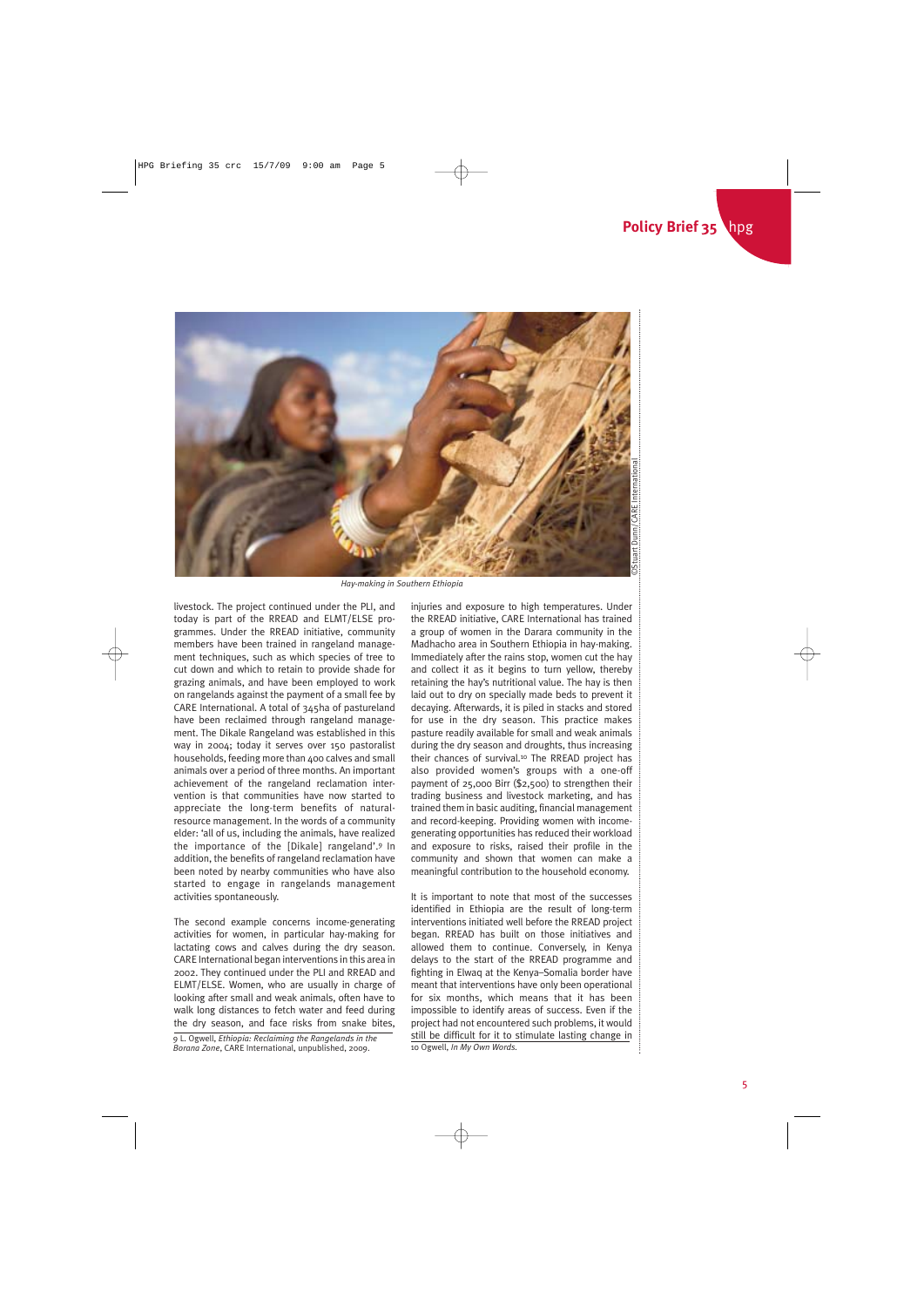just over a year. RREAD's positive outcomes, built on many years' engagement in Borena communities, demonstrate once again the importance of longterm, predictable and flexible interventions to support pastoralist livelihoods in the Horn of Africa.

#### **Conclusion**

The problems pastoralists face in the Horn of Africa are structural, and protecting, building and rebuilding their livelihoods assets requires an integrated approach to risk management that addresses the underlying causes of vulnerability. This means going beyond food or cash transfers.11 ECHO's emphasis on reducing pastoralists' vulnerability in the region through initiatives such as RREAD is a welcome and encouraging step forward. The short timeframe of this initiative is however not a cost-effective way of achieving the sorts of changes in approach which ECHO's RDD is hoping to stimulate. Bolder steps are necessary if pastoralists' vulnerability is to be meaningfully addressed, recognising that this is a long-term process requiring long-term engagement and flexible funding mechanisms.

Drought must be seen as a normal and often predictable event, and efforts must be focused on strengthening response capacity while at the same time continuing long-term development efforts. There is an urgent need to scale up and expand 11 Pantuliano and Wekesa, *Improving Drought Response in Pastoral Areas of Ethiopia.*

'joined up' humanitarian and development interventions based on a sound understanding of local livelihoods systems. ECHO is to be commended for its leadership in using humanitarian funding to build capacities to ensure that the consequences of future crises will be less severe. Current efforts to integrate the EU's development and humanitarian instruments must be continued. ECHO and its development partners in the European Commission are well-placed to experiment with mechanisms that institutionalise flexible funding patterns and develop more conducive assistance policies that overcome the humanitarian– development divide. ECHO, the EuropeAid Cooperation Office (AIDCO) and the Directorate General Development of the European Commission (DG DEV) should also champion good practice models with other donor agencies.

Pastoralists themselves recognise the vital importance of early activities to prepare for drought. 'My husband and I were not well prepared for the 2006 drought and that is why we lost so much', concluded Diko.12 There is no getting away from the fact that drought will remain a feature of life in the Horn of Africa. However, by supporting pastoralists at an early stage and ensuring that this support is sustained long enough to help them recover from the catastrophic effects of drought on their lives and livelihoods, the suffering of millions of pastoralists like the Damtes will be significantly reduced.

12 Ogwell, *In My Own Words.*

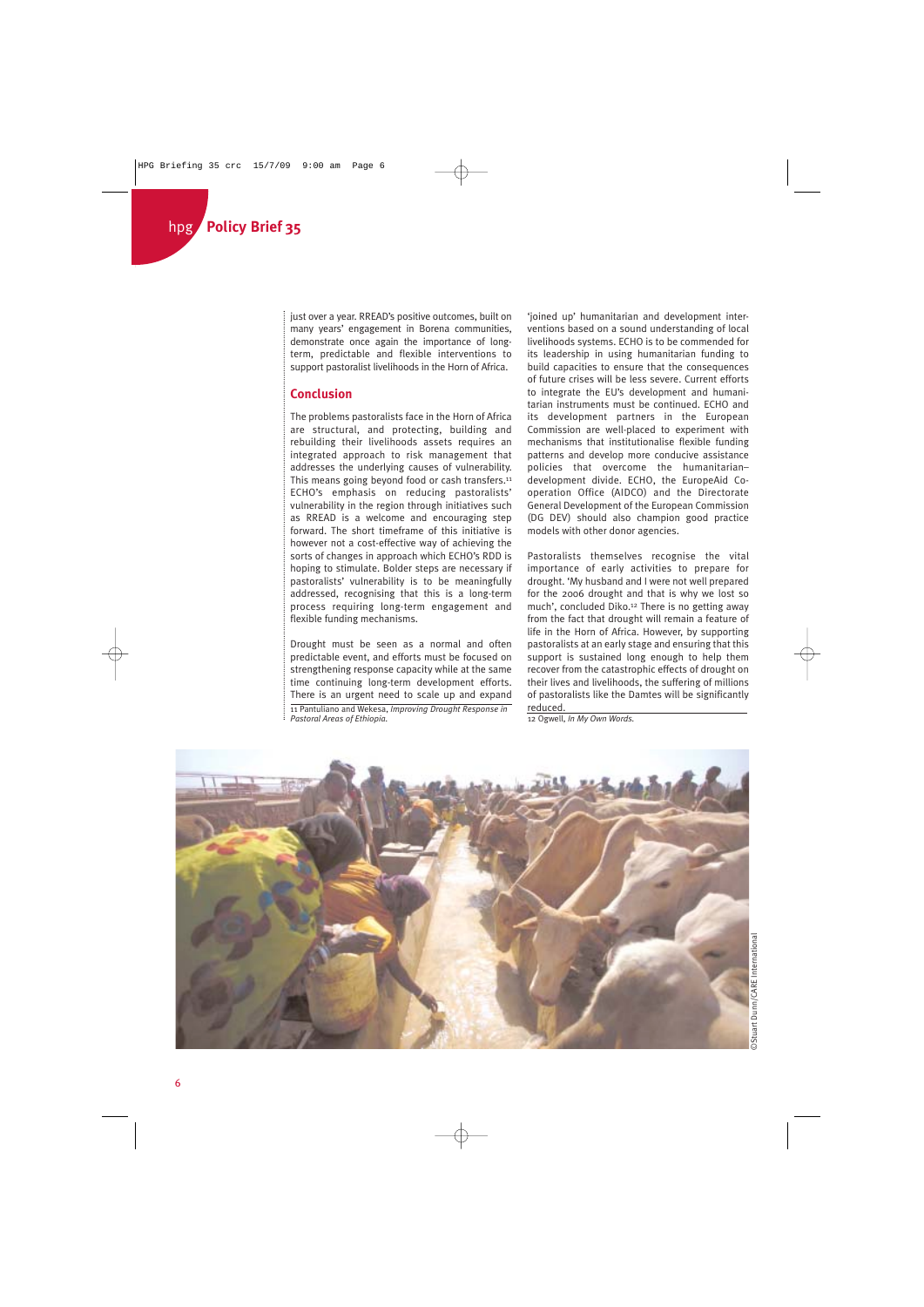#### **References**

*Saving Lives through Livelihoods: Critical Gaps in the Response to the Drought in the Greater Horn of Africa*, HPG Briefing Note, 2006.

Y. Aklilu and M. Wekesa, *Drought, Livestock and Livelihoods: Lessons from the 1999–2001 Emergency Response in the Pastoral Sector in Kenya*, Network Paper 40 (London: ODI, 2002).

A. Catley (ed.), *Impact Assessments of Livelihoodsbased Drought Interventions in Moyale and Dire Woredas*, PLI report produced by the Feinstein International Center in partnership with CARE, SC-US and USAID/Ethiopia (Medford, MA: Feinstein International Center, 2007).

F. Demeke, *Pastoralists Livelihoods Initiatives (PLI) Enhancing Afar and Borana Livelihoods Efforts (ENABLE): A Baseline Survey Report for Fentale and Borana Areas of Oromia Region*, CARE Ethiopia, unpublished draft, 2006.

S. Desta, *Cattle Population Dynamics in the*

*Southern Ethiopian Rangelands* (Addis Ababa: GL-CRSP Pastoral Risk Management Project (PARIMA), 2001).

L. Ogwell, *Ethiopia: Reclaiming the Rangelands in the Borana Zone*, CARE International, unpublished, 2009.

L. Ogwell, *Ethiopia: A Remarkable Pastoralist Woman in Darara*, CARE International, unpublished, 2009.

L. Ogwell, *In My Own Words: Diko Damte on the Hard Life of a Drop-out Pastoralist Woman*, CARE International, unpublished, 2009.

K. Longley and M. Wekesa, *An Analysis of Kenya's Drought Response: Lessons from the 2005–06 Drought Response in Pastoral Areas*, unpublished draft, 2008.

S. Pantuliano and M. Wekesa, *Improving Drought Response in Pastoral Areas of Ethiopia. Somali and Afar Regions and Borena Zone of Oromiya Region* (London: ODI, 2008).